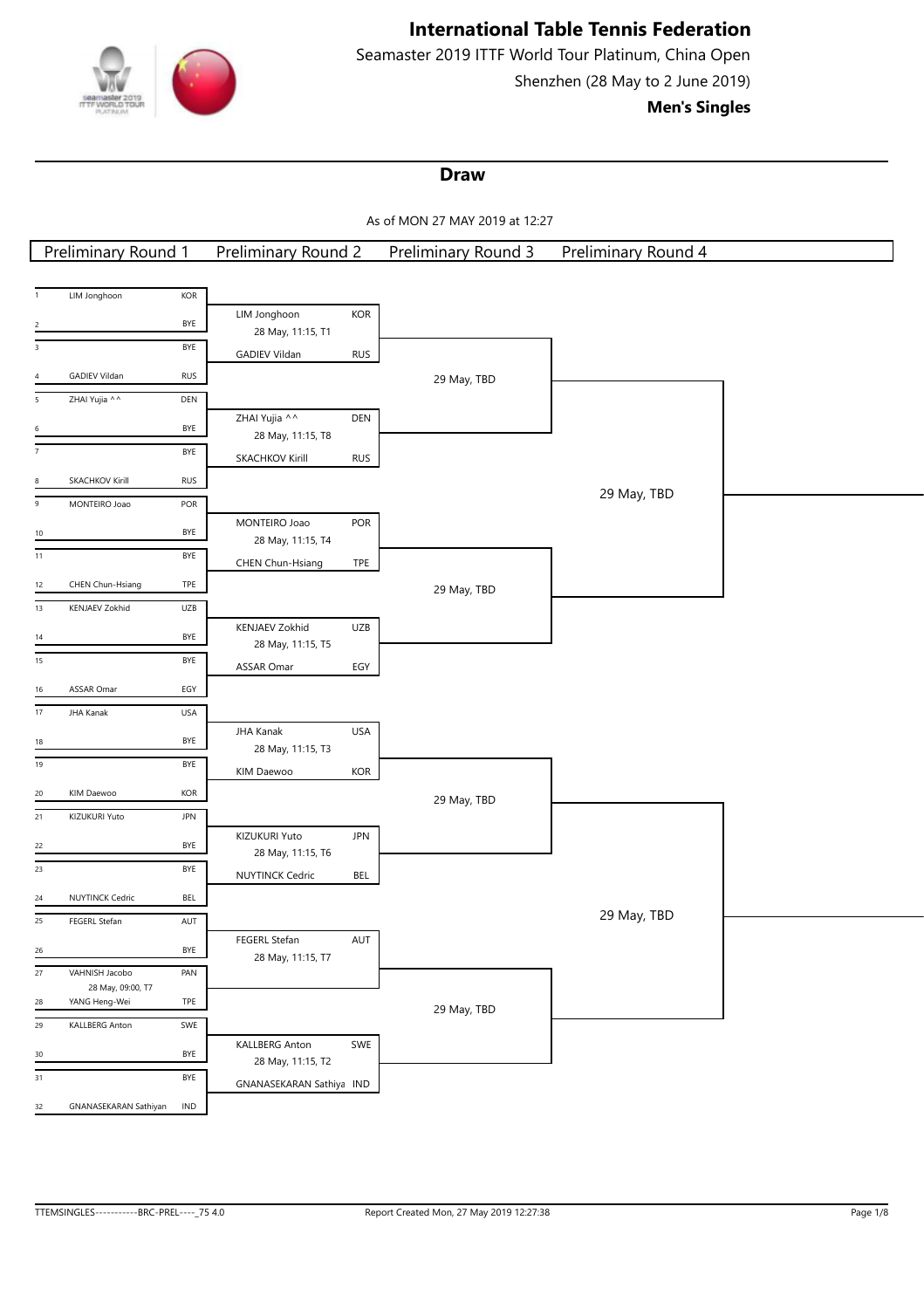

Seamaster 2019 ITTF World Tour Platinum, China Open Shenzhen (28 May to 2 June 2019)

**Men's Singles**

## **Draw**

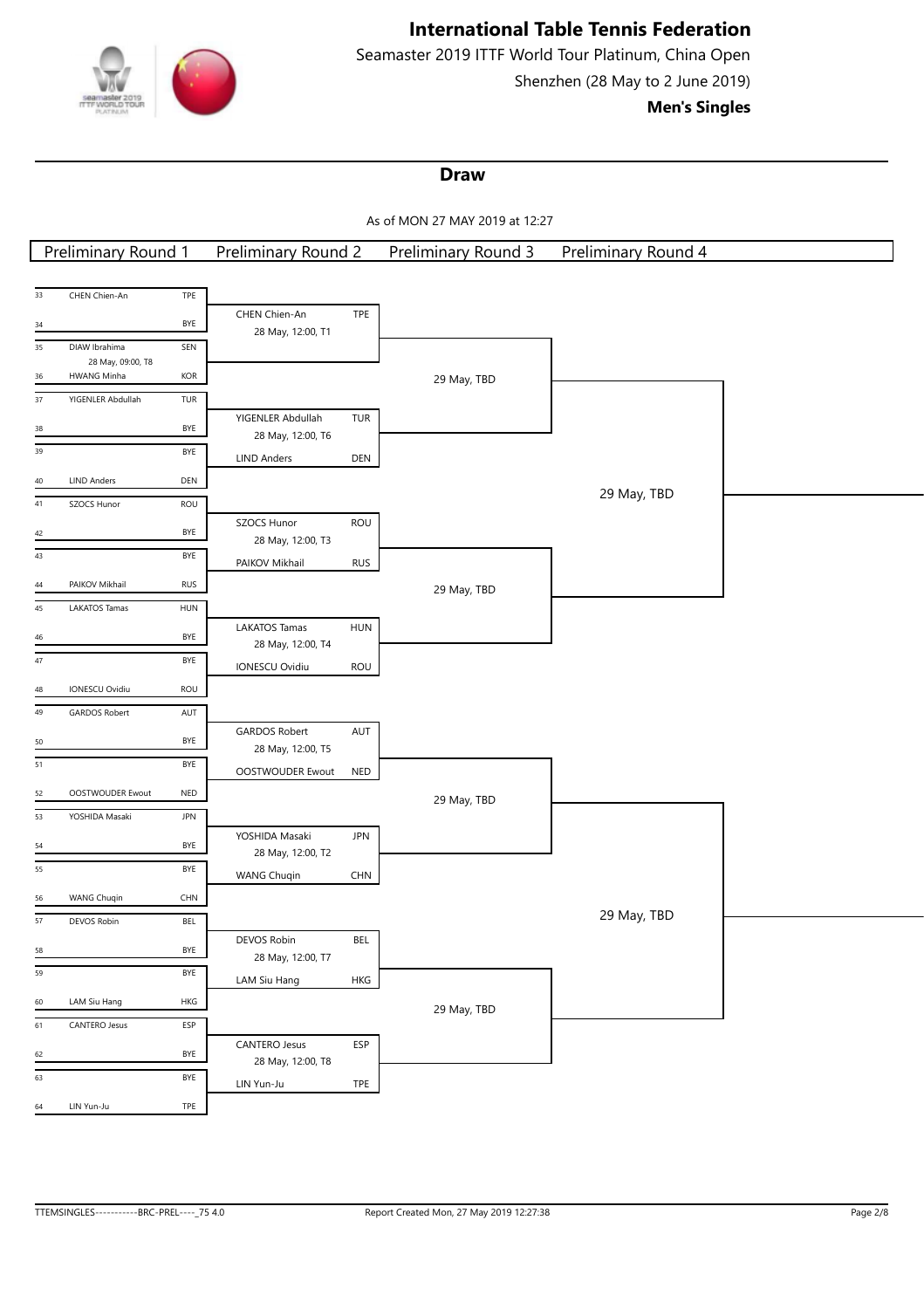

Seamaster 2019 ITTF World Tour Platinum, China Open Shenzhen (28 May to 2 June 2019)

**Men's Singles**

## **Draw**

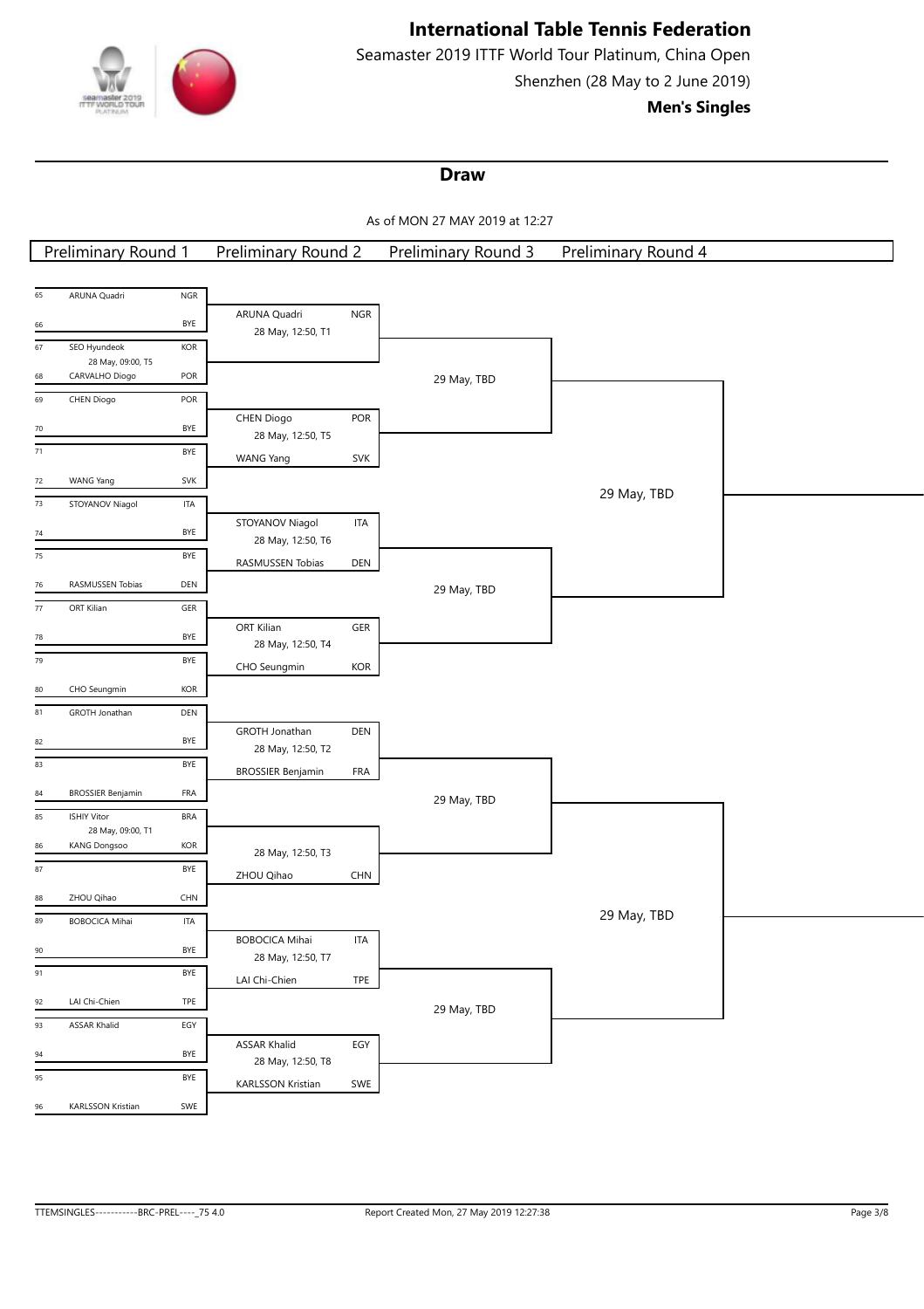

Seamaster 2019 ITTF World Tour Platinum, China Open Shenzhen (28 May to 2 June 2019)

**Men's Singles**

## **Draw**

| <b>Preliminary Round 1</b>                           | <b>Preliminary Round 2</b>                    | <b>Preliminary Round 3</b> | <b>Preliminary Round 4</b> |  |
|------------------------------------------------------|-----------------------------------------------|----------------------------|----------------------------|--|
|                                                      |                                               |                            |                            |  |
| AUT<br>HABESOHN Daniel<br>97                         |                                               |                            |                            |  |
| 98                                                   | HABESOHN Daniel<br>AUT<br>BYE                 |                            |                            |  |
| 99                                                   | 28 May, 13:40, T6<br>BYE                      |                            |                            |  |
|                                                      | HAZIN Jeremy<br>CAN                           |                            |                            |  |
| CAN<br>HAZIN Jeremy<br>100                           |                                               | 29 May, TBD                |                            |  |
| CHIANG Hung-Chieh<br>TPE<br>101<br>28 May, 09:00, T4 |                                               |                            |                            |  |
| KWAN Man Ho<br>HKG<br>102                            | 28 May, 13:40, T2                             |                            |                            |  |
| 103                                                  | BYE<br>${\sf GER}$<br>QIU Dang                |                            |                            |  |
| GER<br>QIU Dang<br>104                               |                                               |                            |                            |  |
| OIKAWA Mizuki<br>JPN<br>105                          |                                               |                            | 29 May, TBD                |  |
| BYE<br>106                                           | OIKAWA Mizuki<br>JPN                          |                            |                            |  |
| 107<br>BYE                                           | 28 May, 13:40, T7                             |                            |                            |  |
|                                                      | EL-BEIALI Mohamed<br>EGY                      |                            |                            |  |
| EL-BEIALI Mohamed<br>EGY<br>108                      |                                               | 29 May, TBD                |                            |  |
| 109<br>POR<br>SILVA Andre                            | POR<br>SILVA Andre                            |                            |                            |  |
| 110                                                  | BYE<br>28 May, 13:40, T4                      |                            |                            |  |
| 111                                                  | BYE<br>SLO<br><b>TOKIC Bojan</b>              |                            |                            |  |
| TOKIC Bojan<br>$\ensuremath{\mathsf{SLO}}$<br>112    |                                               |                            |                            |  |
| 113<br>PISTEJ Lubomir<br>SVK                         |                                               |                            |                            |  |
| 114                                                  | PISTEJ Lubomir<br>SVK<br>BYE                  |                            |                            |  |
| BYE<br>115                                           | 28 May, 13:40, T5                             |                            |                            |  |
| <b>HACHARD Antoine</b><br>FRA<br>116                 | HACHARD Antoine<br>FRA                        |                            |                            |  |
| CHOI Deokhwa<br>117                                  | KOR                                           | 29 May, TBD                |                            |  |
|                                                      | CHOI Deokhwa<br>KOR                           |                            |                            |  |
| 118                                                  | BYE<br>28 May, 13:40, T1                      |                            |                            |  |
| 119                                                  | BYE<br>HO Kwan Kit<br>HKG                     |                            |                            |  |
| HO Kwan Kit<br>HKG<br>120                            |                                               |                            |                            |  |
| 121<br><b>JPN</b><br>UDA Yukiya                      |                                               |                            | 29 May, TBD                |  |
| $\frac{122}{1}$<br>BYE                               | UDA Yukiya<br><b>JPN</b><br>28 May, 13:40, T3 |                            |                            |  |
| BYE<br>123                                           | FANG Bo<br><b>CHN</b>                         |                            |                            |  |
| $\mathsf{CHN}$<br>FANG Bo<br>124                     |                                               |                            |                            |  |
| SCO<br>RUMGAY Gavin<br>125                           |                                               | 29 May, TBD                |                            |  |
|                                                      | SCO<br>RUMGAY Gavin                           |                            |                            |  |
| BYE<br>126                                           | 28 May, 13:40, T8                             |                            |                            |  |
| 127                                                  | BYE<br>CHUANG Chih-Yuan<br>TPE                |                            |                            |  |
| CHUANG Chih-Yuan<br>TPE<br>128                       |                                               |                            |                            |  |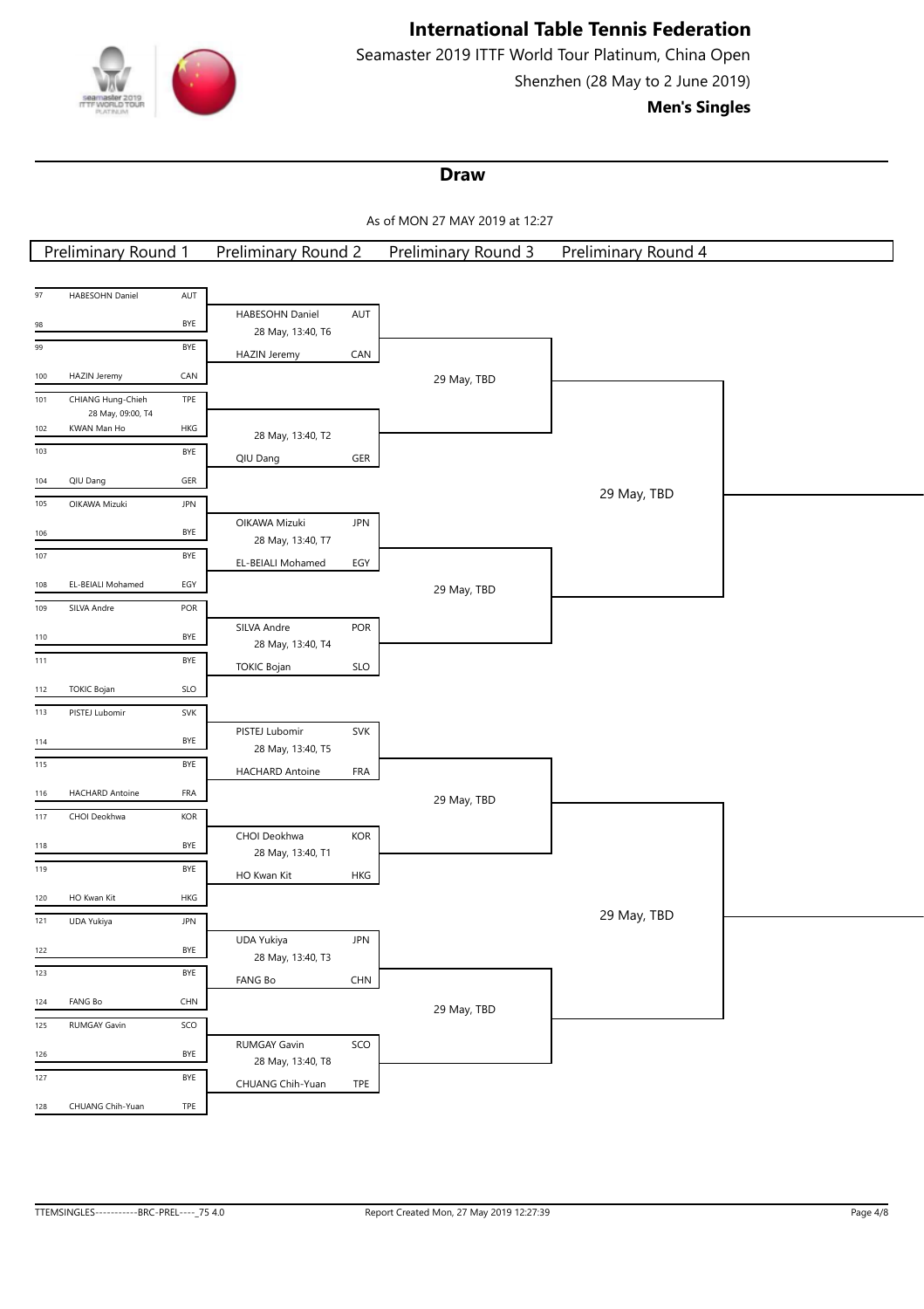

Seamaster 2019 ITTF World Tour Platinum, China Open Shenzhen (28 May to 2 June 2019)

**Men's Singles**

## **Draw**

|                 | <b>Preliminary Round 1</b>          |            | <b>Preliminary Round 2</b>                 |                             | <b>Preliminary Round 3</b> | <u>Preliminary Round 4</u> |  |
|-----------------|-------------------------------------|------------|--------------------------------------------|-----------------------------|----------------------------|----------------------------|--|
|                 |                                     |            |                                            |                             |                            |                            |  |
| 129             | SAMSONOV Vladimir                   | <b>BLR</b> |                                            |                             |                            |                            |  |
| 130             |                                     | BYE        | SAMSONOV Vladimir                          | <b>BLR</b>                  |                            |                            |  |
| 131             |                                     | BYE        | 28 May, 17:00, T9                          |                             |                            |                            |  |
|                 |                                     |            | AN Jaehyun                                 | KOR                         |                            |                            |  |
| 132             | AN Jaehyun                          | KOR        |                                            |                             | 29 May, TBD                |                            |  |
| 133             | RI Kwang Myong                      | PRK        | RI Kwang Myong                             | PRK                         |                            |                            |  |
| 134             |                                     | BYE        | 28 May, 14:30, T2                          |                             |                            |                            |  |
| 135             |                                     | BYE        | SIRUCEK Pavel                              | CZE                         |                            |                            |  |
| 136             | SIRUCEK Pavel                       | CZE        |                                            |                             |                            |                            |  |
| 137             | LIAO Cheng-Ting                     | TPE        |                                            |                             |                            | 29 May, TBD                |  |
| 138             |                                     | BYE        | LIAO Cheng-Ting                            | $\ensuremath{\mathsf{TPE}}$ |                            |                            |  |
| 139             |                                     | BYE        | 28 May, 14:30, T3<br><b>TROMER Laurens</b> |                             |                            |                            |  |
| 140             | <b>TROMER Laurens</b>               | NED        |                                            | NED                         |                            |                            |  |
| 141             | MACHI Asuka                         | JPN        |                                            |                             | 29 May, TBD                |                            |  |
|                 |                                     |            | MACHI Asuka                                | <b>JPN</b>                  |                            |                            |  |
| 142             |                                     | BYE        | 28 May, 14:30, T1                          |                             |                            |                            |  |
| $\frac{1}{143}$ |                                     | BYE        | ROBLES Alvaro                              | ESP                         |                            |                            |  |
| 144             | ROBLES Alvaro                       | ESP        |                                            |                             |                            |                            |  |
| 145             | JORGIC Darko                        | SLO        |                                            |                             |                            |                            |  |
| 146             |                                     | BYE        | JORGIC Darko                               | SLO                         |                            |                            |  |
| 147             |                                     | BYE        | 28 May, 14:30, T5<br>KIM Byunghyeon        | <b>KOR</b>                  |                            |                            |  |
| 148             | KIM Byunghyeon                      | KOR        |                                            |                             |                            |                            |  |
| 149             | YANG Tzu-Yi                         | TPE        |                                            |                             | 29 May, TBD                |                            |  |
|                 |                                     |            | YANG Tzu-Yi                                | TPE                         |                            |                            |  |
| 150             |                                     | BYE        | 28 May, 14:30, T6                          |                             |                            |                            |  |
| 151             |                                     | BYE        | ROBINOT Quentin                            | FRA                         |                            |                            |  |
| 152             | ROBINOT Quentin                     | FRA        |                                            |                             |                            |                            |  |
| 153             | APOLONIA Tiago                      | POR        |                                            |                             |                            | 29 May, TBD                |  |
| 154             |                                     | BYE        | APOLONIA Tiago<br>28 May, 14:30, T7        | POR                         |                            |                            |  |
| 155             | RUIZ Romain                         | FRA        |                                            |                             |                            |                            |  |
| 156             | 28 May, 09:00, T6<br>KANAMITSU Koyo | <b>JPN</b> |                                            |                             |                            |                            |  |
| 157             | SUN Chia-Hung                       | TPE        |                                            |                             | 29 May, TBD                |                            |  |
|                 |                                     |            | SUN Chia-Hung                              | TPE                         |                            |                            |  |
| 158             |                                     | BYE        | 28 May, 14:30, T4                          |                             |                            |                            |  |
| 159             |                                     | BYE        | LEBESSON Emmanuel                          | FRA                         |                            |                            |  |
| 160             | LEBESSON Emmanuel                   | FRA        |                                            |                             |                            |                            |  |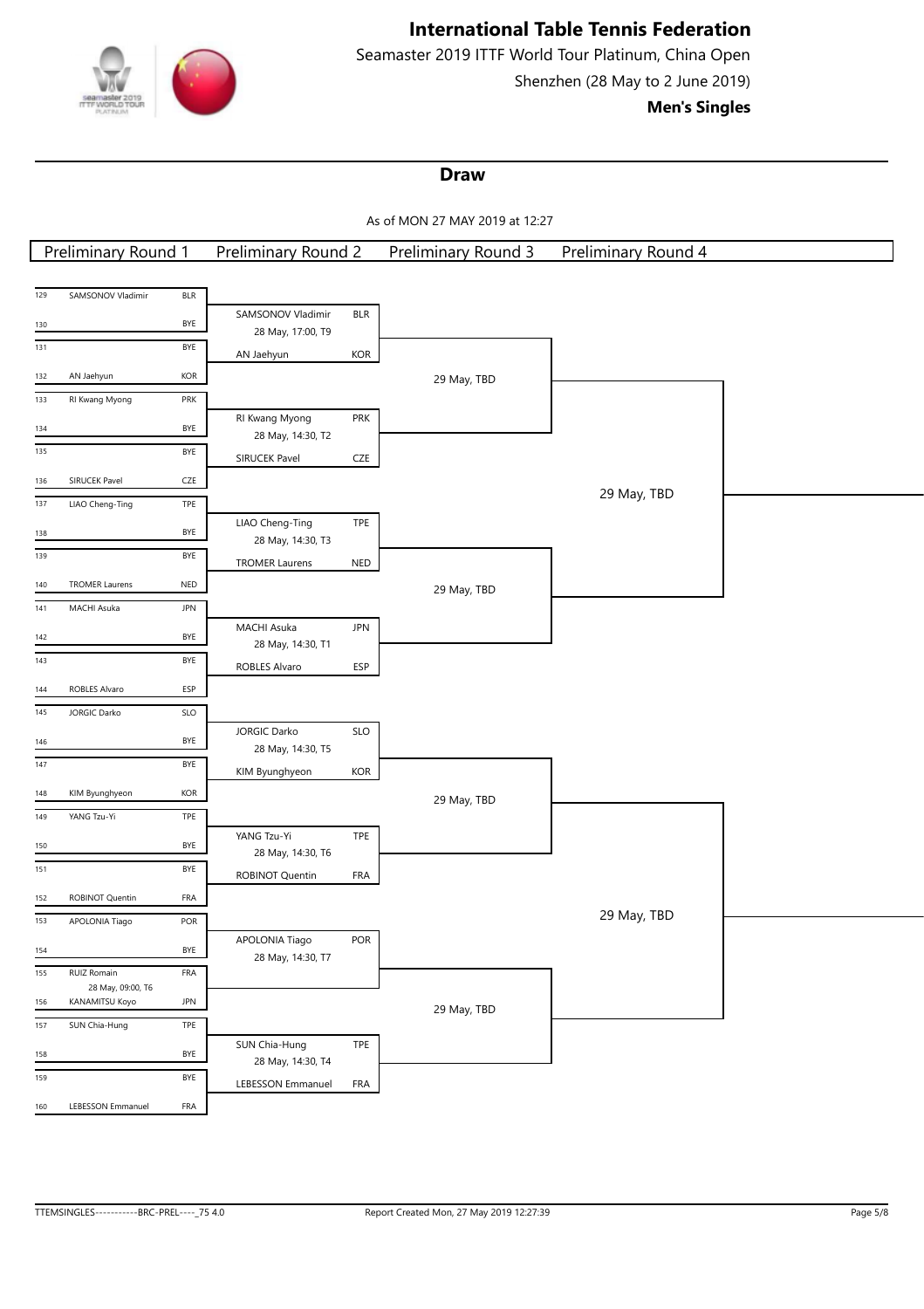

Seamaster 2019 ITTF World Tour Platinum, China Open Shenzhen (28 May to 2 June 2019)

**Men's Singles**

### **Draw**

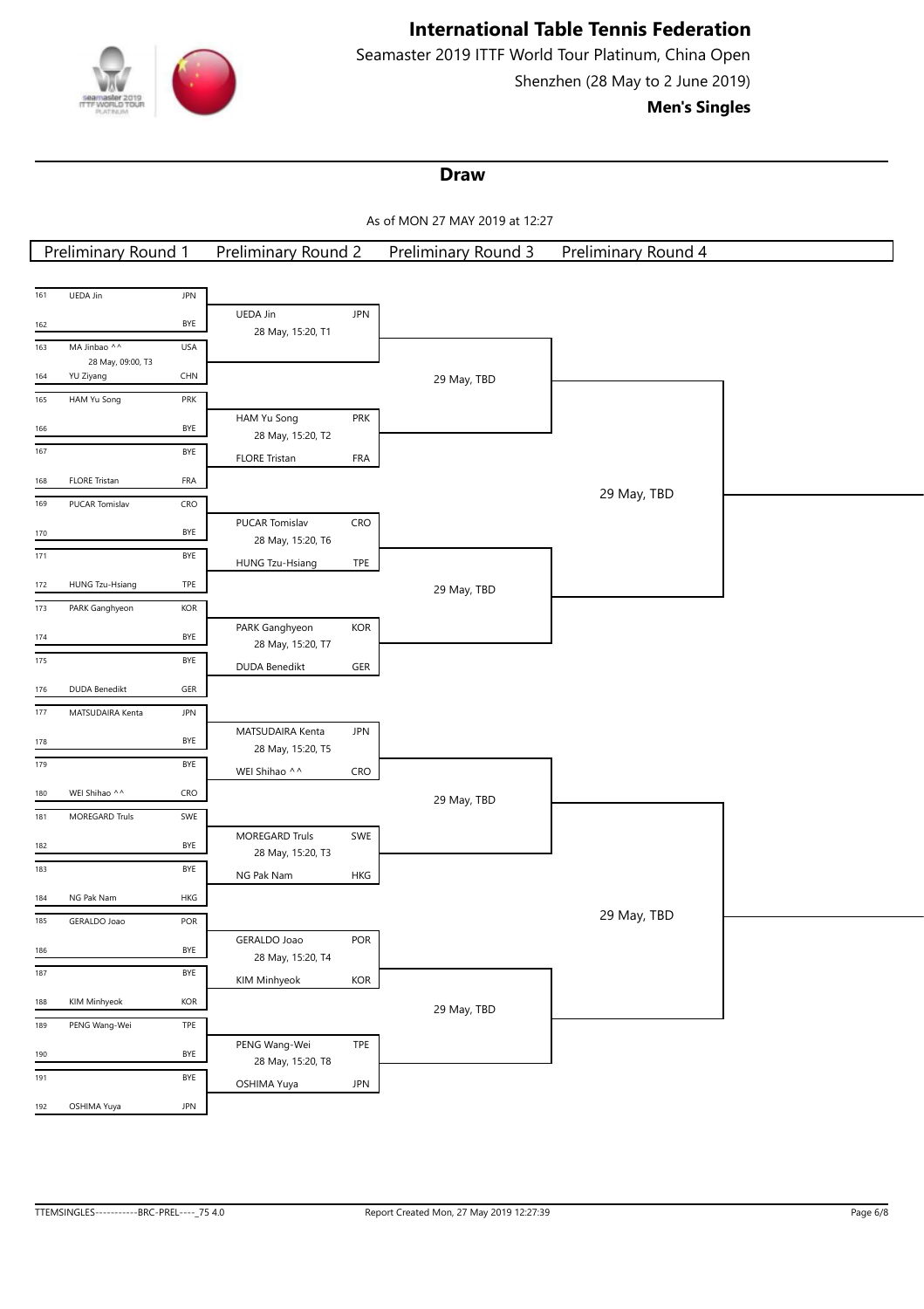

Seamaster 2019 ITTF World Tour Platinum, China Open Shenzhen (28 May to 2 June 2019)

**Men's Singles**

### **Draw**